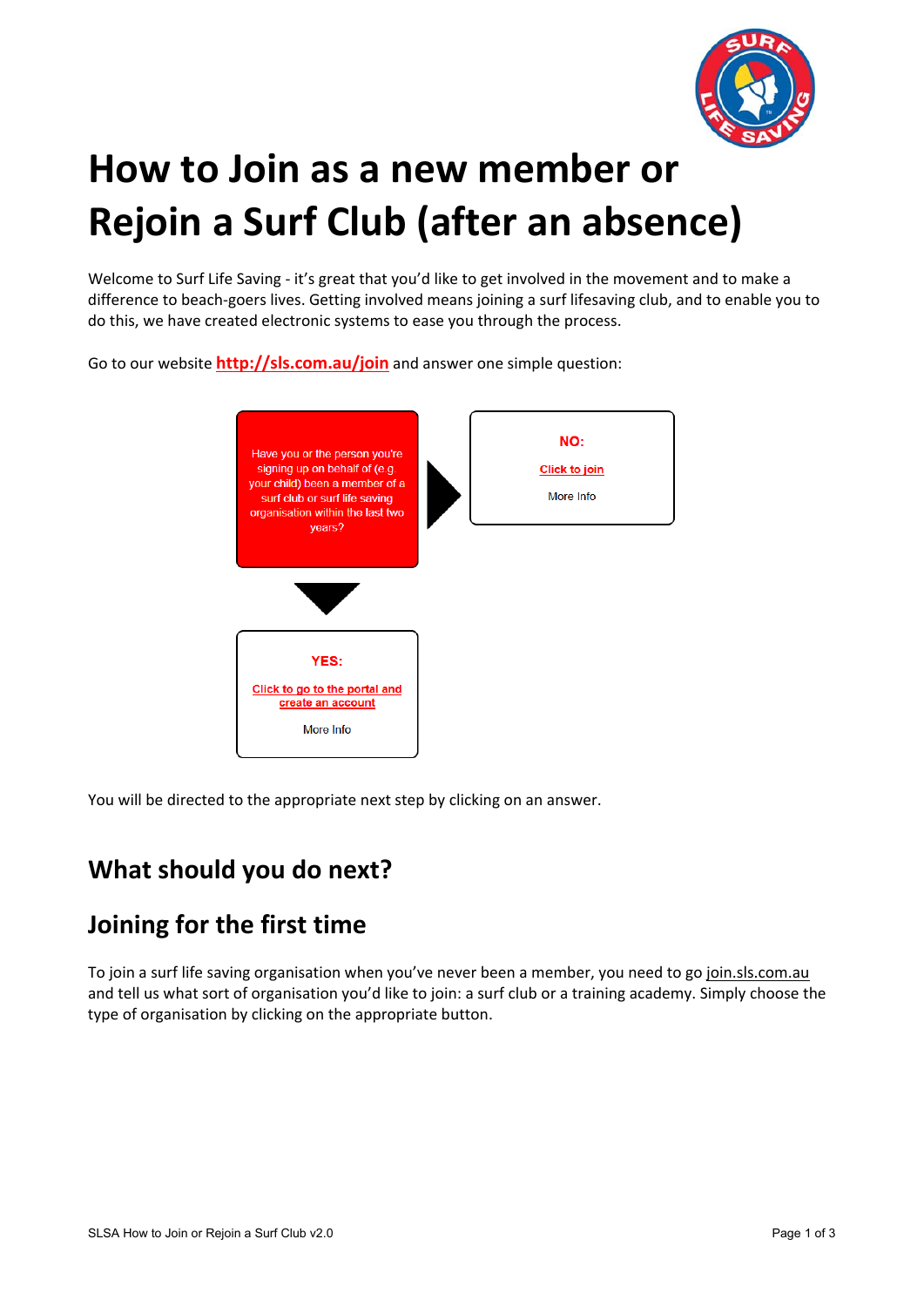

Once you have chosen the organisation type, you can now nominate the club or academy that you wish to join.

The system has full information on all clubs and organisations so you simply select the appropriate state and then type in the name of the club you wish to join. If there are a number of organisations with similar sounding names, you can pick the correct one from the list by clicking on the list underneath the text box.

When you have chosen the club or organisation and entered your basic information, you will have to complete the full membership application form. This form includes personal information (email address, driver's license number, clothing sizes etc), medical information, emergency contacts and background information. Email Address, Home Address and Postal Address are required fields and must be completed. All other fields are optional, but we would appreciate it if you could take the time to complete them.

At the bottom of the application for are three acknowledgement boxes, one of which only applies if you are a parent or guardian applying on behalf of someone under 18.

Once your application has been submitted you will see a confirmation window which includes your unique tracking ID. You will be sent this information by email, along with a link which you can use to check on the progress of your application.

#### Your application for membership has been submitted to Test NSW Club The application needs to be approved before vou become a member and vou must fulfill all of the Terms and Conditions of the membership process required by SLSA and the Club. You can track the status of your application anytime using your tracking ID: 100005634127#235552. **Making Payment** This organisation will also accept a payment by direct debit from your own internet banking account using the details shown here. BSB Number: 111222 Account Number: 12345678 Account Name: TEST Or contact the club using the below details to make payment **Organisation Name: Test NSW Club** Phone: 0292158000 Email: ithelp@slsa.asn.au Website: www.sls.com.au Postal Address: upstairs 789 botany rd, Rosebery, NSW, 2018, Australia Joining Additional people/family members Please note that as each person is a unique member you need to fill in all of the details for EACH Person and pay separately (or once for a family payment). Click here if you want to create a family group and join an additional family member Click here if you want to join another person up.

If you wish to join up more than yourself / one person, click on the link at the confirmation screen. You will be redirected back to the application form for the next person, with some information saved.